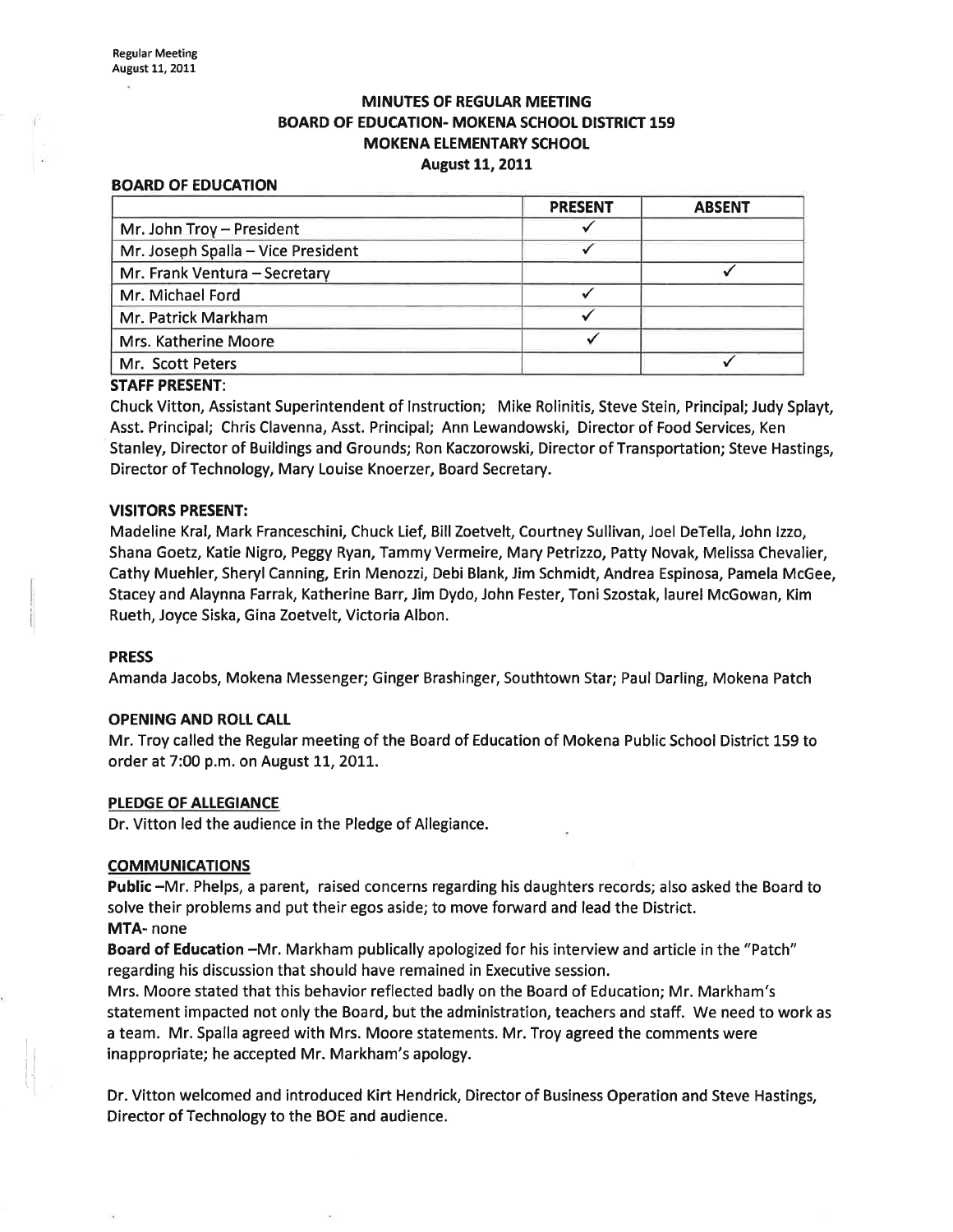# **APPROVAL OF PREVIOUS MINUTES**

Approval of previous minutes was tabled until the next Regular board meeting. Board members had insufficient time to review prior to meeting.

# **INFORMATION REPORTS**

# **Presentation of Law Firms**

- Scariana, Himes and Petrarca were represented by John Fester. Mr. Fester made a presentation to the Board.
- Sraga, Hauser, LLC were represented by John Izzo, Ray Hauser, Joel DeTella and Shana Goetz. All four partners made a presentation to the Board.

Questions were asked of and answered by both law firms.

# **DISTRICT 843 TENTATIVE BUDGET**

Dr. Sally Bintz reviewed the Lincoln Way Area Special Education District 843 2011-2012 Budget to the MPS 159 Board of Education. Dr. Bintz answered all questions.

## **FINANCIAL REPORT**

Mr. Hendrick reviewed the Financial report with the Board of Education.

## **TREASURER REPORT**

Mr. Hendrick reviewed the Treasurer's report with the Board of Education.

# **LINCOLN WAY SPECIAL EDUCATION MINUTES**

Mrs. Moore agreed all important points were covered in Dr. Bintz's budget presentation.

# PRESENTATION OF TENTATIVE BUDGET

Mr. Hendrick explained the process of the tentative budget. Dr. Vitton thanked Mr. Hendrick for all his time and effort in analyzing and working with the budget prior to him being approved by the Board the previous week at August 4, 2011 Special meeting. Mr. Hendrick answered questions to the best of his ability; offering to supply additional answers.

## **COMMITTEE REPORTS**

- Finance- Chairman Peters will schedule meeting(s) to review 2011-2012 tentative budget with the committee including new members, prior to September Board meeting.
- **Policy-First Readings** 
	- a. 2:220 BOE Meeting Procedures
	- b. 2:230 Public Participation at BOE Meetings

Discussion among the Board regarding suggested changes and how to control the additional public participation. A process needs to be in place.

- Building & Grounds/Transportation- Chairman Ford scheduled the first meeting for August 25,
- 2011 at MIS. . Parent Advisory- Chairman Spalla scheduled the next meeting for August 16, 2011. The 2011-2012 Parent Student Handbook changes have been made.
- Curriculum Chairman Troy and Kathy Moore along w/Dr. Vitton will determine the scope,
- parameters for this committee. Technology- Chairman Spalla scheduled the first meeting for September 20, 2011; considering taping Board meetings; the 2011-2012 budget in relation to tech dept.

# **ADMINISTRATIVE ORGANIZATION**

Mr. Troy read the statement below to explain the reorganization for Mokena School District 159: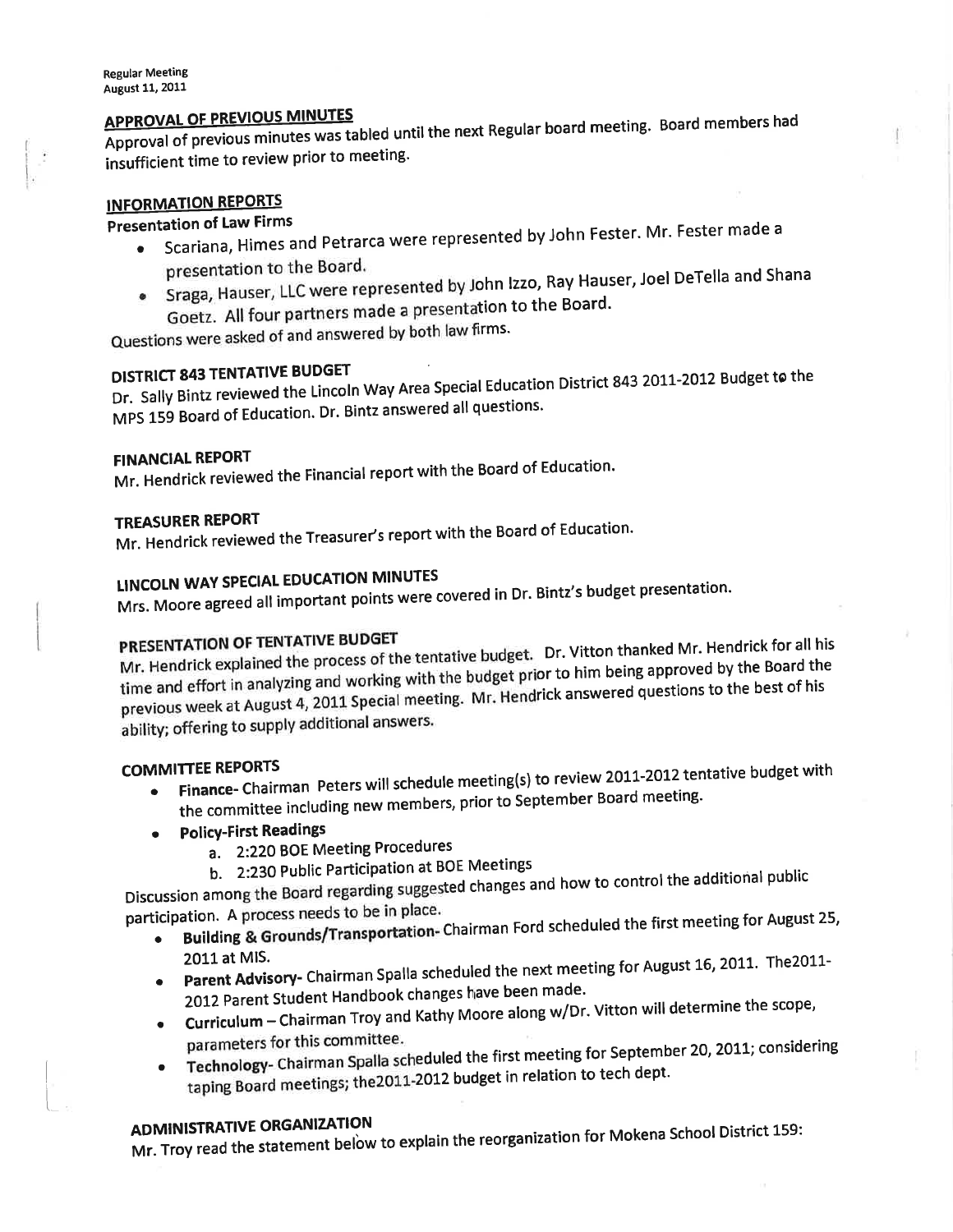Effective August 11, 2011, District 159 hired Mr. Steve Stein as interim-superintendent and promoted Mrs. Chris Clavenna to principal of Mokena Elementary School. These changes come as former superintendent Karen perry submitted her intent to not seek a renewal of her contract which will expire on June 30,2OI2. During the current school year, Mrs. Perry will serve as assistant to the superintendent.

With the knowledge that this would be Mrs. Perry's final year with District 159, and in order to facilitate the district's transition to a future district and building administrative team, the Board of Education decided to move forward with personnel transitions for the 2011-2012 school year.

Assistant to the Superintendent job description was included.

#### ACTION REOUESTS

#### **PERSONNEL**

#### Recommended Motion:

Mr. Markham moved to approve the reassignment of Mrs. Perry to assistant to the superintendent effective August 11, 2011. The motion was seconded by Mr. Ford.

### **On Roll Call**

Ayes: Mr. Ford, Mr. Markham, Mrs. Moore, Mr. Spalla, Mr. Troy Nays: None **Abstain:** None

**MOTION CARRIED 5-0** 

### Recommended Motion:

Mr. Markham made the motion to appoint Mr. Steve Stein to interim superintendent effective August 12, 2011; to appoint Mrs. Chris Clavenna as principal of Mokena Elementary School for 2011-2012 school year. Both of their salaries will be based on the negotiated contract. The motion was seconded by Mr. Spalla.

**On Roll Call** 

Ayes: Mr. Ford, Mr. Markham, Mrs. Moore, Mr. Spalla, Mr. Troy Nays: Abstain: None

### MOTION CARRIED 5.0

### Recommended Motion:

Mrs. Moore made the motion to reinstate the sub caller, to be determined for \$5, 456/year for 2011-2012 school year. The motion was seconded by Mr. Spalla.

On Roll Call

|    |                                                | Mr. Ford, Mrs. Moore, Mr. Spalla, Mr. Troy |                 |                 |                                            |  |
|----|------------------------------------------------|--------------------------------------------|-----------------|-----------------|--------------------------------------------|--|
|    | Ayes:<br>Nays:                                 | Mr. Markham<br><b>MOTION CARRIED 4-1</b>   | Abstain: None   |                 |                                            |  |
| 4. | <b>Classified-New Hire</b>                     |                                            |                 |                 |                                            |  |
|    | Bartos, Michael                                | <b>Bus Driver</b>                          | <b>District</b> | August 22, 2011 | 4.25 hrs/day<br>\$13.89/hr                 |  |
|    |                                                | 5. Classified-Additional Hours             |                 |                 |                                            |  |
|    | Collins, Kim                                   | <b>Bus Driver</b>                          | <b>District</b> | August 22, 2011 | Increase hours from<br>4.0 to 4.25 hrs/day |  |
|    | Kupiec, Laura                                  | <b>Bus Driver</b>                          | <b>District</b> | August 22, 2011 | Increase hours from<br>4.0 to 4.25 hrs/day |  |
|    | Shaffern, Helen                                | <b>Bus Driver</b>                          | <b>District</b> | August 22, 2011 | Increase hours from<br>4.0 to 4.25 hrs/day |  |
|    | 6. Classified-Resignation                      |                                            |                 |                 |                                            |  |
|    | Varriale, Sherry<br><b>Recommended Motion:</b> | Assist. Cook                               | <b>District</b> | August 4, 2011  |                                            |  |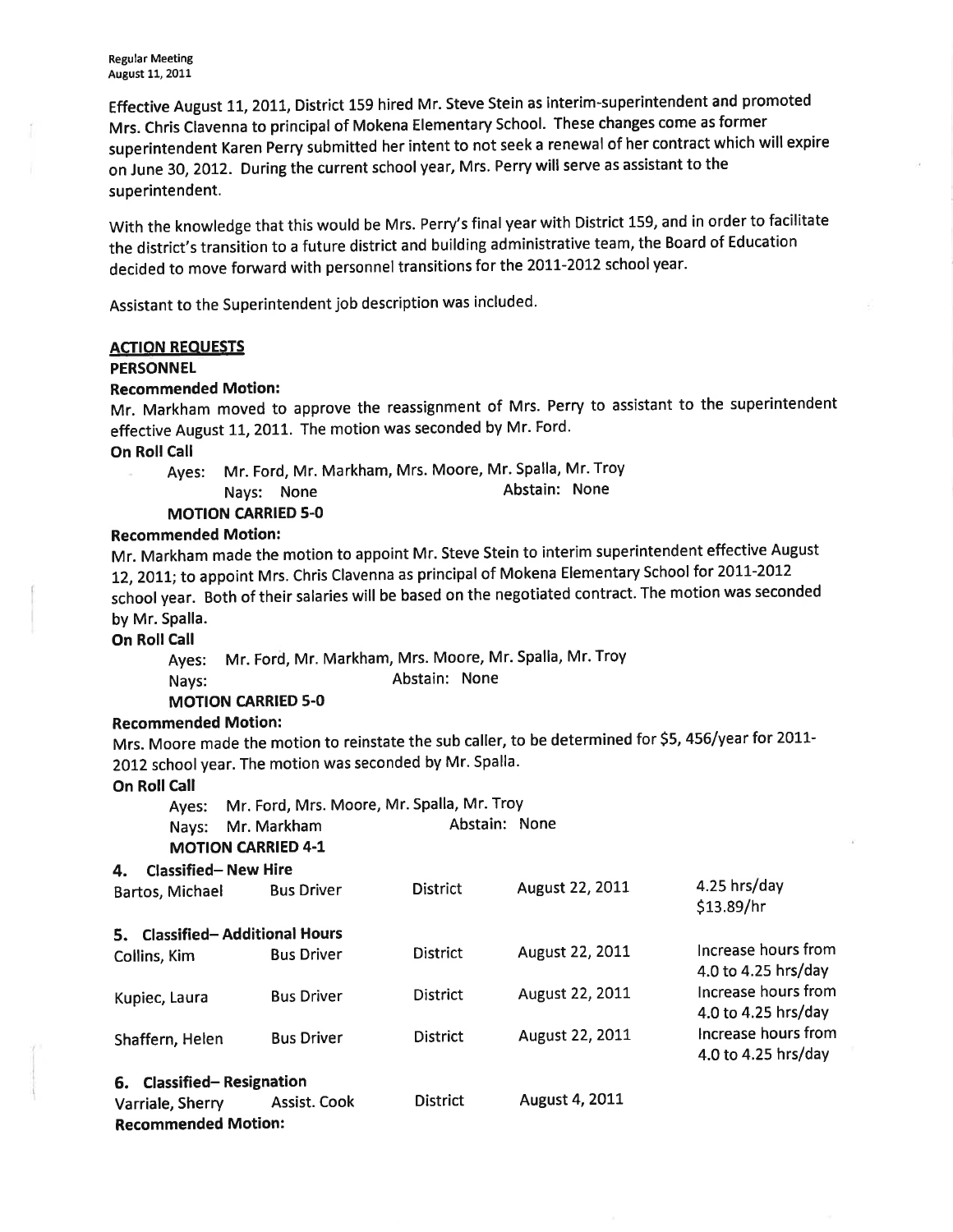**Regular Meeting** August 11, 2011

Mrs. Moore moved to approve personnel recommendations 4,5 and 6, as presented, subject to successful background check, drug screening (if applicable) and physical. The motion was seconded by Mr. Spalla.

**On Roll Call** 

Ayes: Mr. Ford, Mr. Markham, Mrs. Moore, Mr. Spalla, Mr. Troy Nays: None **Abstain:** None **MOTION CARRIED 5-0** 

Mrs. Moore motioned to table accepting the resignation of Leanne Lavery, 3<sup>rd</sup> grade teacher due to contract issue. The Board gave Mr. Stein the authority to post the position before school starts.

## ADMINISTRATIVE REASSIGNMENT AND JOB DESCRIPTION

#### Recommended Motion:

Mrs. Moore move to approve the job description of assistant to the superintendent. The motion was seconded by Mr. Ford.

On Roll Call

Ayes: Mr. Ford, Mr. Markham, Mrs. Moore, Mr. Spalla, Mr. Troy Nays: None **Abstain:** None MOTION CARRIED 5.0

### Recommended Motion:

Mrs. Moore move to approve the job reassignment of Mrs. Perry to assistant to the superintendent. The motion was seconded by Mr. Markham.

#### On Roll Call

Ayes: Mr. Ford, Mr. Markham, Mrs. Moore, Mr. Spalla, Mr. Troy Nays: None Abstain: None MOTION CARRIED 5-O

## DISTRICT BILLS

#### Recommended Motion:

Mr. Markham reviewed District bills this month. Mr. Markham moved to approve the bills as presented. The motion was seconded by Mr. Spalla.

On Roll Call

Ayes: Mr. Ford, Mr. Markham, Mrs. Moore, Mr. Spalla, Mr. Troy

Nays: None **Abstain:** None

#### MOTION CARRIED 5-O

The Board requested to review the entire bills list each month.

### FISCAL YEAR 2011-2012 SPECIAL EDUCATION BUDGET

The Board approved by majority the 2011-2012 Special Education budget.

#### APPOINTMENT OF TREASURER

#### Recommended Motion:

Mrs. Moore moved to approve the recommendation to appoint Kirt. A. Hendrick to serve as District 159's treasurer for a term beginning August 11, 2011 and concluding June 30, 2012 and approve the notice and resolution as presented. The motion was seconded by Mr. Spalla.

On Roll Call

nyes: Mr. Ford, Mr. Markham, Mrs. Moore, Mr. Spalla, Mr. Troy Nays: None **Abstain:** None MOTION CARRIED 5-O

DATE CHANGE FOR SEPTEMBER BOARD MEETING Recommended Motion: